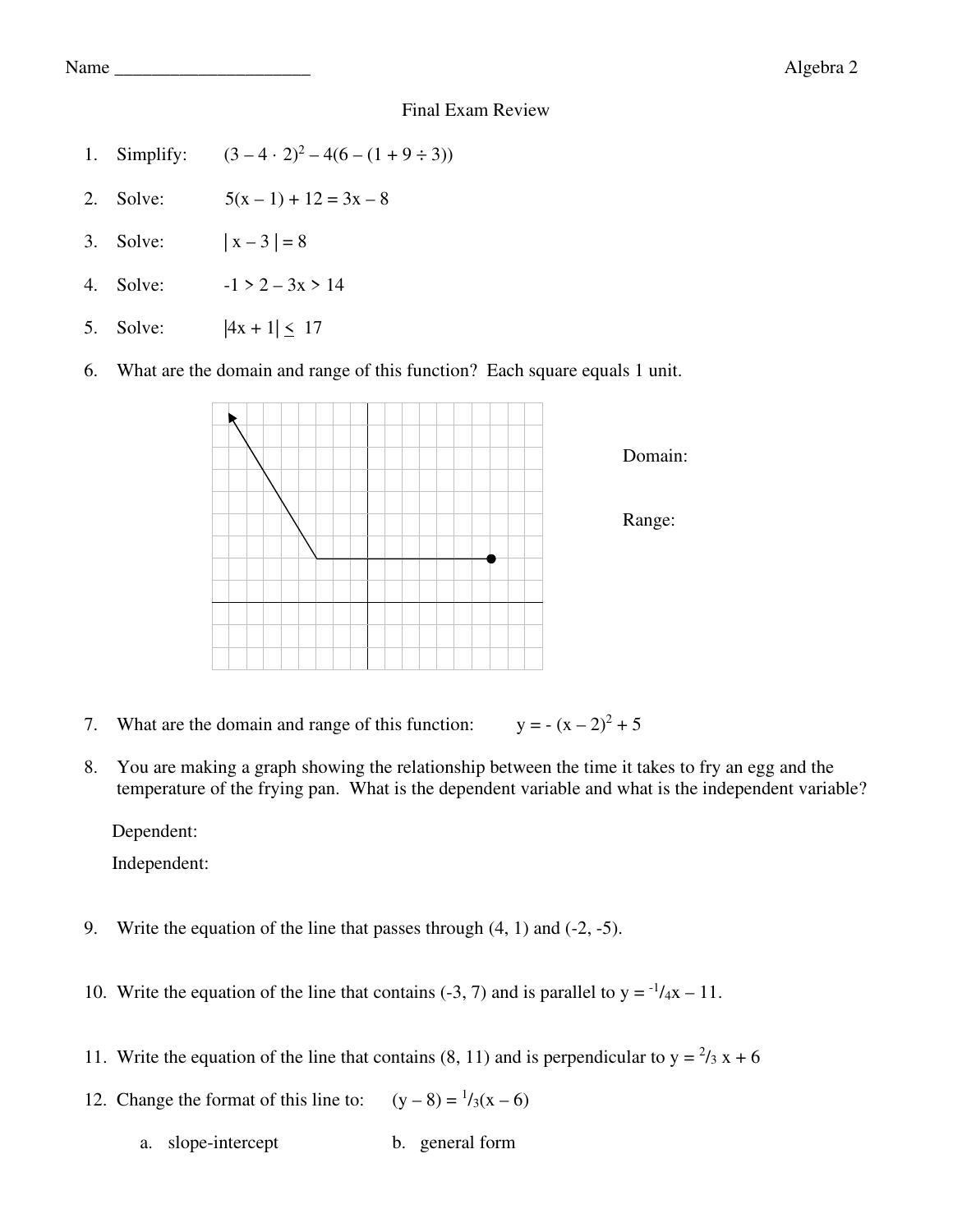13. Solve for x and y.  $3x + 2y = 15$  $6x - 3y = -12$ 

14. If  $f(x) = x^2 - 5$  and  $g(x) = 4x + 2$ , find each of the following:

- a.  $f(-3) =$
- b.  $g(-3) =$
- c.  $f(g(-3)) =$
- d.  $g(f(-3)) =$

15. Find the vertex,  $x$ -intercept, and  $y$ -intercept of this function:  $f(x) = 3x^2 - 12x + 4$ 

16. Solve for the real or complex roots of.  $5x^2 - x + 2 = 0$ No decimal answers.

17. Simplify:<br>
a.  $(4-3i)-(7+4i)$ b.  $(2 - 6i)(5 + 3i)$ 

Simplify.

18.  $(3x^2)^4$ 17.  $(-3a^4b^{-6})(5a^3b^4)^2$ 

19. 
$$
\frac{(4 b^4)^0 (2a^2 b^3)^3}{16^{1/2} a^4 b^{-5}}
$$
 18.  ${}^4 \sqrt{x^{16} y^{20}}$ 

19. Solve for x.  $3^{2x} = 51$ 

20. Solve for x:  $\log_2 8 = x$ 

- 21. Solve for x.  $\sqrt{x+6} x = 4$
- 22. Simplify:  $4 \log_3 2 + \log_3 5 \log_3 10$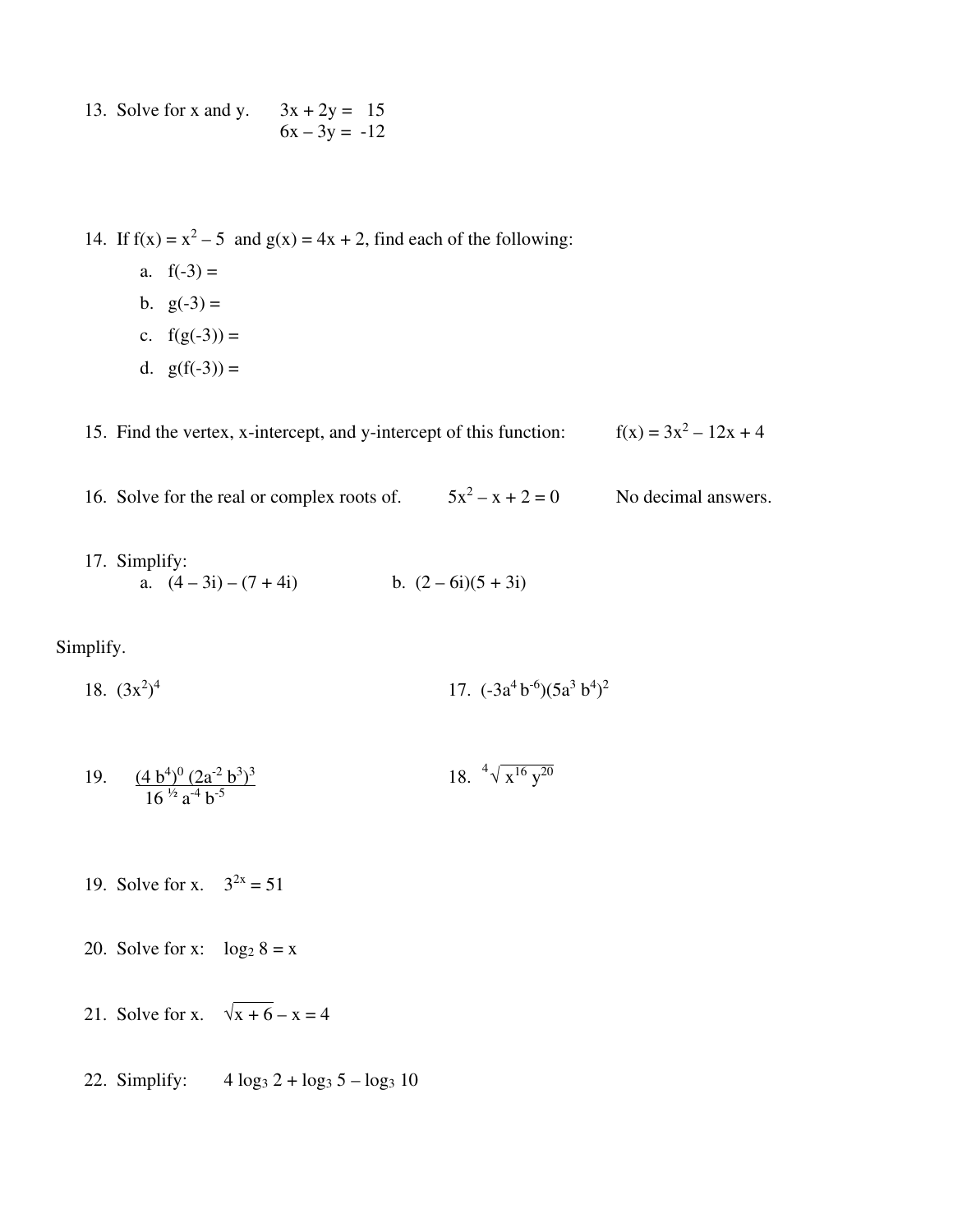23. Factor each expression completely.

a. 
$$
4x^2 - 9y^2
$$
  
b.  $2x^2 - 2x - 112$   
c.  $6x^2 - 25x + 14$ 

Simplify.

$$
24. \frac{x^2 + 3x - 4}{x^2 - 6x + 8} \div \frac{x^2 + 8x + 16}{x^2 + 3x - 10}
$$

25.  $3 \frac{3}{2} \frac{2x-1}{x}$  $x + 3$   $x - 2$ 

> 26. Identify any removable discontinuities or vertical asymptotes for this function:  $f(x) = \frac{x^2 - 8x + 15}{x}$  $x^2 + 3x - 18$

27. Solve for  $x:$  5x  $x:$ 27. Solve for x.  $\frac{3x}{x+1} - \frac{x}{x+6} = 4$ 

Simplify.

- 28.  $\sqrt{20} \sqrt{45}$  31.  $(2 + \sqrt{7}) (4 2\sqrt{7})$
- 32. . <u>7</u>  $5 - \sqrt{2}$ 
	- 33. Solve:  $9 + \sqrt{2x 1} = 16$
	- 34. Explain how the parent function  $y = x^2$  has been transformed.
		- a.  $y = x^2 + 4$
		- b.  $y = (x 5)^2 7$
		- c.  $y = 4 (x + 2)^2$
	- 35. Write the equation of a circle that has a center at (-5, 8) and a radius of 7.
	- 36. Determine if each sequence is arithmetic, geometric, or neither.
		- a. 1800, 1200, 800, …
		- b. 25, 21, 18, 16, …
		- c. 14.6, 12.3, 10, …